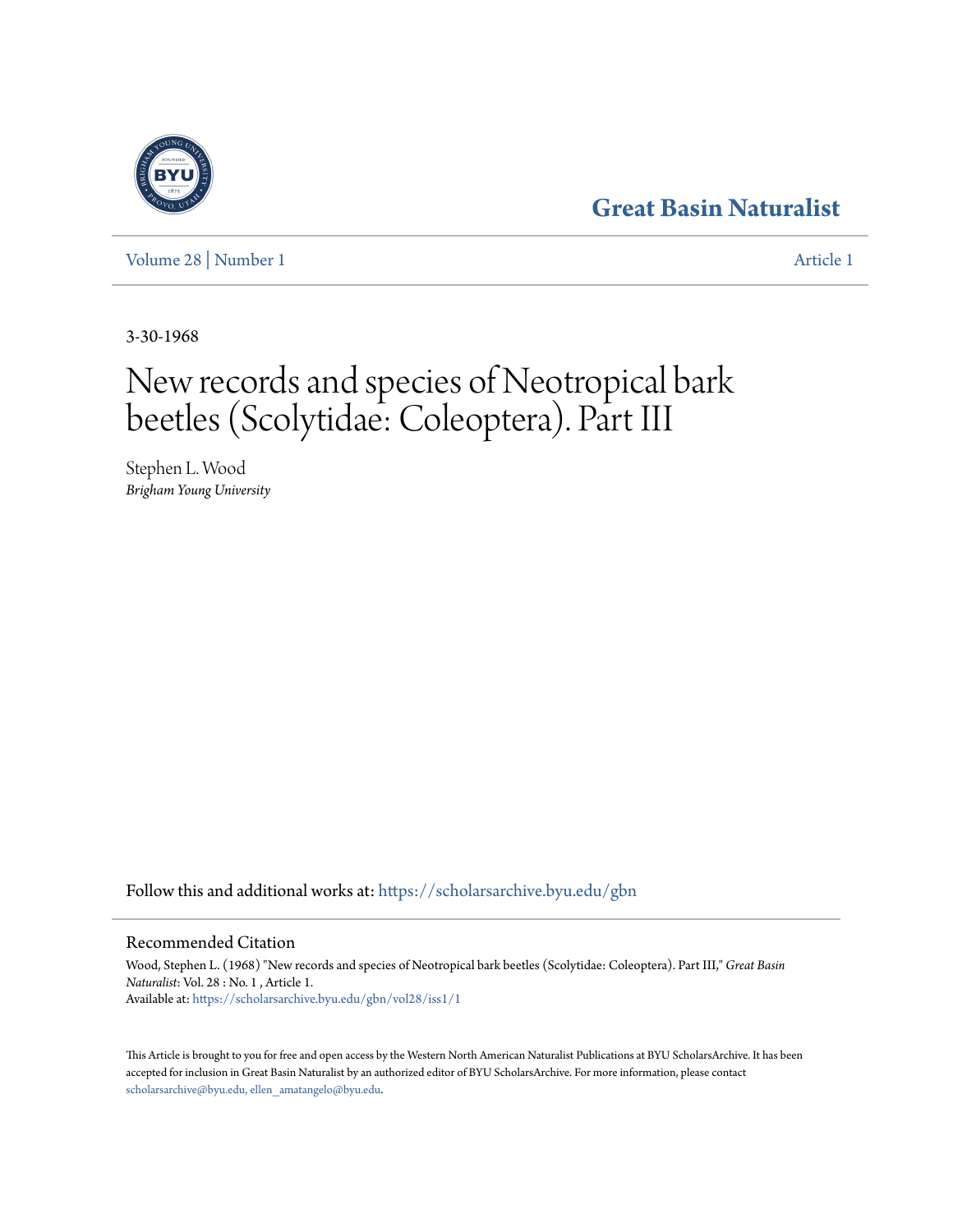# The Great Basin Naturalist

PUBLISHED AT PROVO, UTAH BY BRIGHAM YOUNG UNIVERSITY

VOLUME XXVIII March 30, 1968 No. 1

## NEW RECORDS AND SPECIES OF NEOTROPICAL BARK BEETLES (SCOLYTIDAE: COLEOPTERA). PART IIP

Stephen L. Wood<sup>2</sup>

While preparing a taxonomic review of the bark and ambrosia beetles (Scolytidae) of Costa Rica, it was necessary to examine all available species from this and neighboring areas. In order to make the names of new taxa available for this review and for related work, 12 species and two genera (Paracorthylus and Gnathotrypanus) new to science are described on the following pages. The new species represent the genera  $X$ yleborus (3), Monarthrum (2), Paracorthylus  $(1)$ , Gnathotrypanus  $(2)$ , Spermatophthorus  $(1)$ , Scolytus  $(2)$ , and  $Scolytopsis$  (1). The type series of these species were collected in the following countries: Mexico (3), Costa Rica (4), and British Guiana (5).

## Xyleborus longideclivis, n. sp.

This species superficially resembles *inconveniens* Schedl, except for the declivity which is more nearly like that of *parallelocollis* Eggers. The general outline of the pronotum and the arrangement of the asperities are much as in solitarius Schedl except marginal teeth are absent; the elytral declivity resembles that of *parallelocollis*, but it begins much nearer the base and is less strongly impressed on the lower third.

 $F_{EMALE.}$  Length 2.3 mm. (paratypes 2.2-2.3 mm.), 2.6 times as long as wide; color reddish brown, the declivity darker.

Frons weakly convex; surface reticulate, deeply, rather coarsely punctured; vestiture scanty.

Pronotum 1.04 times as long as wide; widest on basal third; basal angles broadly rounded, middle third of sides weakly arcuate and converging slightly toward the semicircularly rounded anterior margin; summit at or slightly behind summit; asperities rather small, abundant, extending almost to base at lateral margin; posterior area mostly smooth and shining with obscure traces of reticulation

<sup>1.</sup> Part of the field work relating to this study was sponsored by research grants GB-532 and<br>GB-3678 from the National Science Foundation.<br>CB-2. Department of Zoology and Entomology, Brigham Young University, Provo, Utah.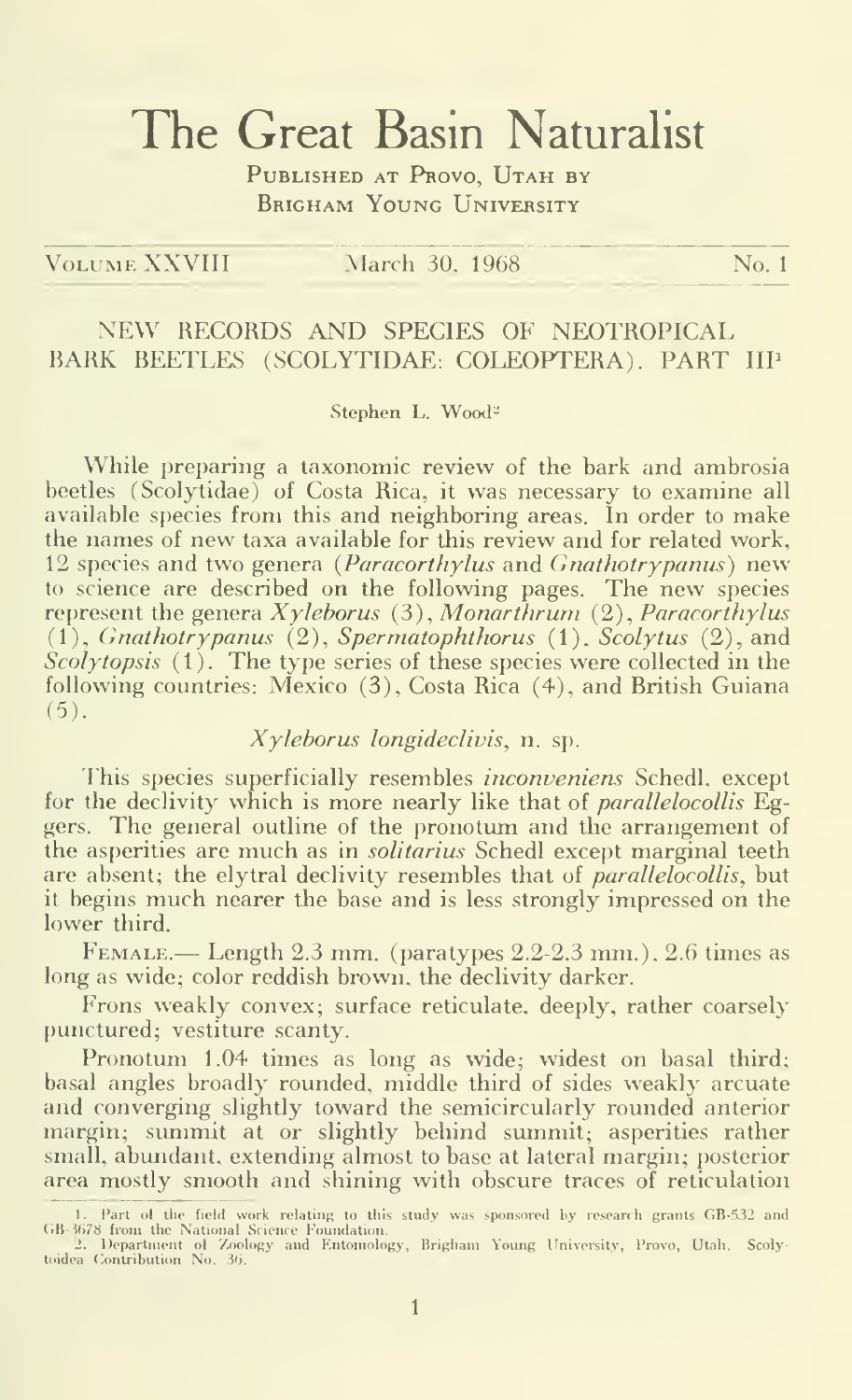on disc, mostly reticulate laterally, the punctures small, obscure; vestiture inconspicuous.

Elytra 1.6 times as long as wide, 1.5 times as long as pronotum; sides almost straight and parallel on basal two-thirds, rather narrowly rounded behind; disc occupying basal fourth only; striae not impressed, the punctures small, shallow, distinct; interstriae smooth, shining, about three times as wide as striae, the punctures fine, obscure. Declivity occupying the posterior three-fourths, slope very gradual on basal half, somewhat steeper below, broadly convex; striae weakly impressed, the punctures twice as large as on disc, sharply, more deeply impressed; all interspaces weakly convex, about one and one-half times as wide as striae, not entirely smooth or shining, each with a median row of fine, closely set, squamiferous tubercles; lateral margin elevated from posterolateral angles of elytra on interspace 7 to apex of elytra, the elevation acute and ir regularly armed by fine granules. Vestiture consisting of uniseriate rows of erect interstrial scales and fine, semirecumbent, strial hair; hair and scales subequal in length, slightly longer near base of declivity; each scale near middle of declivity equal in length to about two-thirds of the distance between rows of scales, separated from scales in the same row by distances equal to their own lengths.

Type Locality.--- Bartica triangle, British Guiana.<br>Host.--- *Talisia* sp.

TYPE MATERIAL.—The female holotype and eight female paratypes were collected at the type locality between October 1948 and March 1949, from the above host, as collection number six, by A. D. Atkinson.

The holotype and most of the paratypes are in the British Museum (Natural History); the remaining paratypes are in my collection.

## Xyleborus parcellus, n. sp.

This species is allied to *longideclivis*, described above, but it is easily distinguished by the much smaller size and by the shorter declivity. In size and certain other characters it resembles *inter*setosus Blandford, but the declivital sculpture and vestiture are very different.

Female.— Length 1.7 mm. (paratypes 1.6-1.7 mm.), 3.0 times as long as wide; color brown.

Frons as in longideclivis.

Pronotum 1.2 times as long as wide; widest on basal third, sides feebly arcuate and very slightly converging on middle third, rather narrowly rounded in front; summit at middle, narrowly elevated; sculpture about as in *longideclivis* except asperities not extending to posterior fourth laterally; vestiture inconspicuous.

Elytra 1.7 times as long as wide, 1.5 times as long as pronotum; outline as in *longideclivus*; disc about one-third length of elytra; striae <sup>1</sup> feebly, others not impressed, the punctures small, distinctly impressed; interstriae smooth and shining, about three times as wide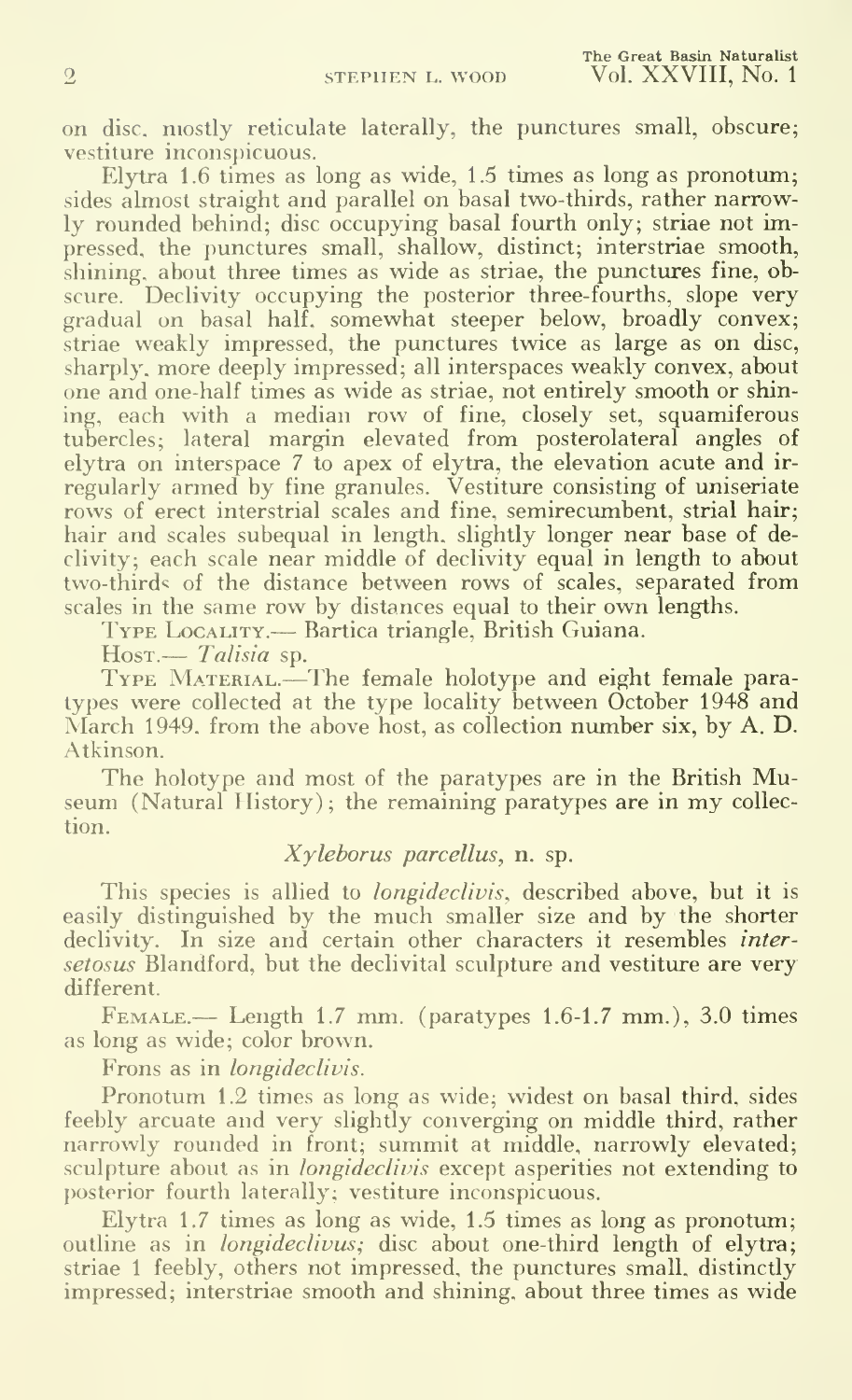as striae, the punctures slightly smaller than those of striae. Declivity beginning one-third elytral length from base, very gradual on upper or anterior half, becoming moderately steep below, convex; strial punctures larger and perhaps deeper than on disc; all interstriae uniseriately tuberculate. those on upper half minute, becoming larger and sharply pointed below, less closely placed near apex; lateral margin similarly, but less acutely elevated than in longideclivus. Vestiture consisting of minute strial hair and longer, erect, slender interstrial scales; each scale about six times as long as wide, separated from adjacent scales in same and neighboring rows by distances equal to length of a scale.

Type Locality.— Bartica triangle, British Guiana.

Hosts.— Kairiballi sp. (type), Eschweilera sagotianum and Eperua falcata (paratypes).

TYPE MATERIAL.— The female holotype was collected at the type locality between January and March 1949, from the above host, by D. B. Fanshawe. Two paratypes from British Guiana were taken in October 1948, to March 1949, by A. D. Atkinson as follows: one from Ikuribisi, from the second host listed, collection number 63, and one from mile 21 on the Bartica Potaro Road, from the last host listed, collection number 26.

The holotype and one paratype are in the British Museum (Natural History) ; the other paratype is in my collection.

## Xyleborus usticius, n. sp.

The body form and general sculpture of pronotum and elytra superficially are very similar to those of *destruens* Blandford; however, its true affinity appears to be much closer to *parallelocollis* Eggers, although the size and declivital sculpture are rather different. From *parallelocollis* it is distinguished by the larger size, by the stouter body form, by the more broadly rounded posterior outline, by the steeper, broader, more strongly flattened declivity, by the impressed declivital striae, and by the larger declivital tubercles.

FEMALE.— Length 3.2 mm. (paratypes 3.2 mm.), 2.4 times as long as wide; color very dark brown.

Frons transversely convex and longitudinally without arch to well above eyes, the median line slightly higher; a rather narrowly impressed line just above epistoma; surface reticulate above eyes becoming almost smooth below with rather coarse, obscure punctures; vestiture inconspicuous.

Pronotum 1.06 times as long as wide; subquadrate, widest just behind middle, sides moderately arcuate, anterior and posterior margins less strongly arcuate; summit well developed, at middle; anterior area finely asperate; posterior area subreticulate, the punctures minute, rather deep; vestiture confined to lateral margins.

Elytra 1.4 times as long as wide, 1.4 times as long as pronotum; sides straight and diverging slightly on slightly more than basal half, broadly rounded behind; striae <sup>1</sup> moderately, others weakly impressed, the punctures small, close, rather deeply impressed; inter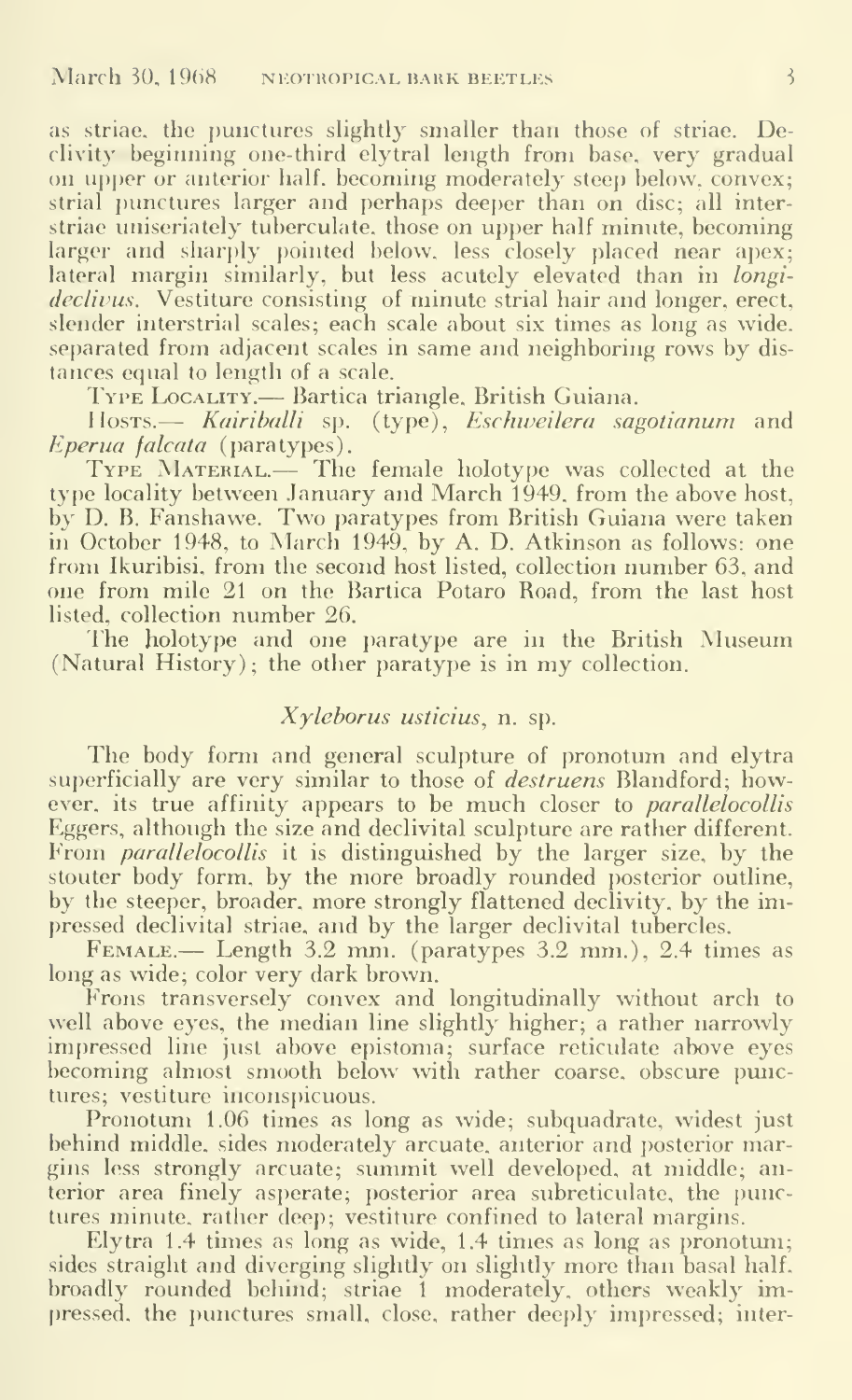striae about twice as wide as striae, subshining, not entirely smooth, the punctures very fine, uniseriate, except irregular in size and position on interspace 1, with margins of some of them appearing very minutely granulate. Declivity beginning at or slightly in front of middle, gradual on anterior half, steeper behind, transversely impressed iust before apex; striae more strongly impressed and punctures larger than on disc, the inner floor of some punctures subreticulate; striae 1, 2, and 3 near apex strongly curved toward suture; interstriae equally, weakly convex, each armed by a uniseriate row of closely placed, fine, pointed tubercles. Vestiture evidently abraded, consisting of rows of stout interstrial bristles on side and declivity.

Type Locality.— Bartica District, British Guiana.

TYPE MATERIAL.— The female holotype and one female paratype were collected at the type locality in April. 1957, by E. A. J. Duffy.

The holotype is in the British Museum (Natural History); the paratype is in my collection.

#### Monarthrum bicolor, n. sp.

Fig. <sup>1</sup>

This species superficially resembles several of the larger representatives of the genus, but differs in having the elytral apex entire, not emarginate. The elytral declivity is rather similar to certain species of  $I_{ps}$ . The sharply defined color pattern is also unusual.

Male.— Length 2.7 mm. (paratypes 2.7-3.0 mm.), 2.5 times as long as wide; color yellowish brown with black markings on asperate area and median third of pronotum to base and on sides and posterior half of elytra; excavated area of declivity also brown except along suture.

Frons broadly convex above eyes, transversely impressed between upper level of eyes and epistomal process; epistomal process broad, weakly elevated and extended orad to almost overlap epistomal margin at center, its lower margin abrupt and bearing a sparse brush of hair; surface smooth, with numerous minute points and coarse, deep punctures above eyes, coarsely reticulate and very obscurely punctured below; a fine median tubercle at upper level of eyes. Antennal club 1.7 times as long as wide, asymmetrical; sutures 1 and 2 evident and septate only on lateral third.

Pronotum 1.1 times as long as wide; sides straight and parallel on basal half, somewhat narrowly rounded in front; anterior area rather coarsely asperate, more finely near summit, with minutely elevated, transverse lines continuing to base behind summit; posterior areas reticulate, very finely, shallowly punctured, the punctures trans versely asperate on median third; glabrous.

Elytra 1.4 times as long as wide, 1.3 times as long as pronotum; sides very feebly diverging to one-third from base, then very weakly converging almost to apex, the posterolateral angles strongly rounded, broadly rounded behind; strial and interstrial punctures rather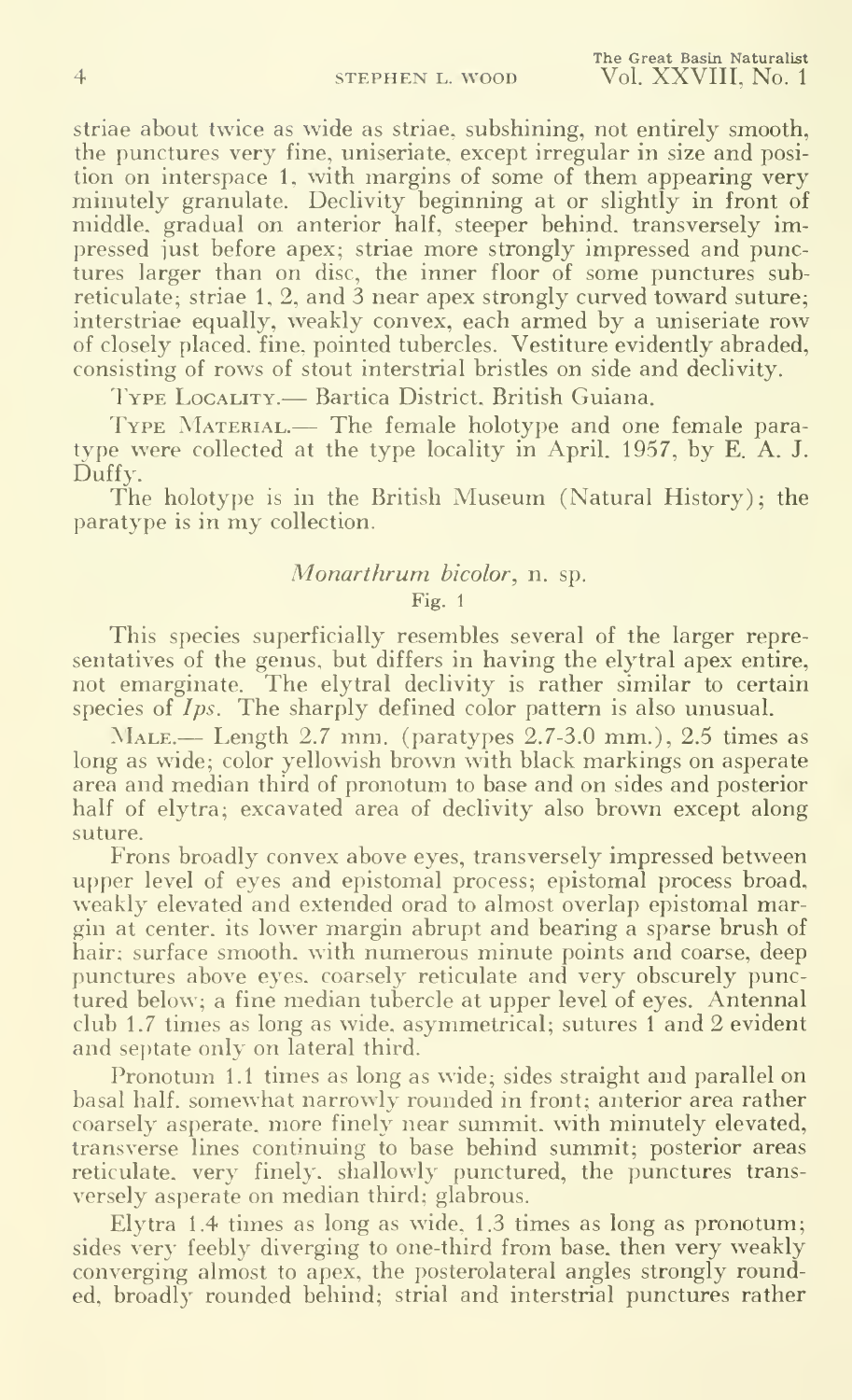

Figs. 1-4. Posterolateral aspect of declivity: 1, Monarthrum bicolor, male; 2, M. preclarus, male; 3, Paracorthylus velutinus, male; 4, P. velutinus, female.

Figs. 5-6. Anterior aspect of antenna of Paracorthylus velutinus: 5, male; 6. female.

Figs. 7-8. Gnathotrypanus terebratus: 7, dorsal aspect of male; 8, anterior aspect of male antenna.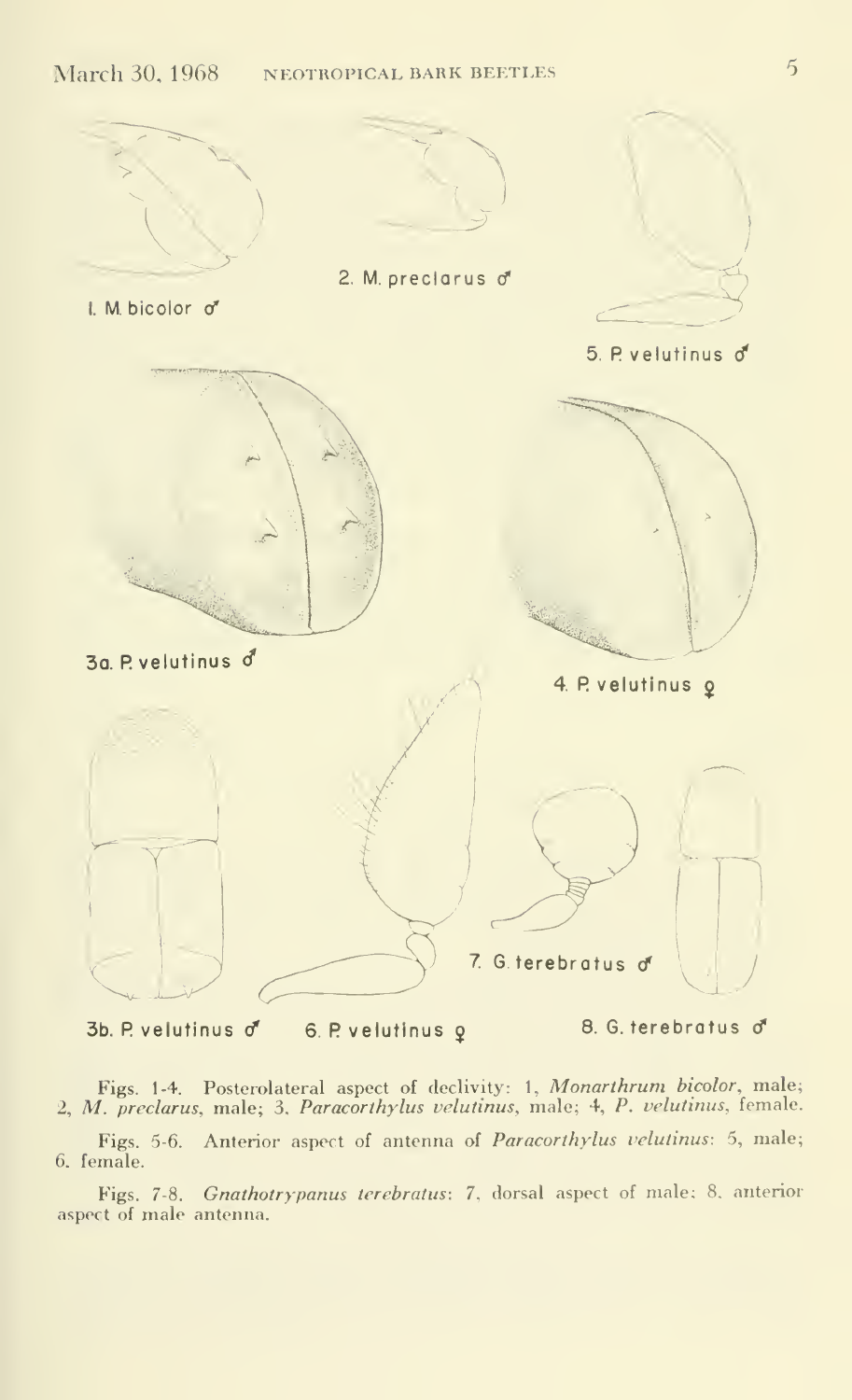small, deep, confused; surface shining, with rather numerous, minute points. Declivity acutely margined to sutural apex except at sutural interspace above; upper half armed by three pairs of teeth spaced almost equally, the first about in line with interspace 2, acutely pointed, the second about in line with interspace 4, slightly larger but similar to the first, the third, higher but much less acutely pointed, its lower margin continued as a declining crest to sutural apex; excavated area very similar to *Ips*, broadly, deeply, excavated, the sutures slightly elevated and feebly granulate, the surface smooth, shining, the punctures rather large, shallow, not close. Vestiture confined to declivity, consisting of fine hair strongly diverging from suture, the sutural row rather conspicuous.

FEMALE.— Similar to male except frontal area more nearly reticulate; antennal club 1.3 times as long as wide, bearing a tuft of dark setae on posterior face; elytral declivity not excavated, broadly impressed much as in male, the submarginal area armed by three pairs of fine tubercles.

Type Locality.— Mile <sup>10</sup> on the Bartica-Potaro Road, British Guiana.

Host.—Caryocar nuciferum.

TYPE MATERIAL.—The male holotype, female allotype, and four male paratypes were collected at the type locality between October 1948 and March 1949. from the above host, by D. J. Atkinson, col lection number 67.

The holotype, allotype and two paratypes are in the British  $M$ useum (Natural History); the other two paratypes are in my collection.

## Monarthrum preclarus, n. sp.

### Fig. 2

This species has two pairs of declivital teeth on the elytra having an arrangement different from those of all other representatives of the genus known to me. This feature, at least superficially, is very similar to the declivity of Tricolus spectabilis Wood or, to a lesser extent, T. speciosus Schedl.

 $\text{MALE.}$ — Length 2.5 mm. (paratype 2.5 mm.), 2.8 times as long as wdde; color yellowish brown, the anterior third of pronotum and all except central area on disc of elytra medium brown.

Frons uniformly, rather strongly convex except narrowly impressed at epistomal margin; surface uniformly reticulate-granulate, the punctures very obscure; vestiture confined to epistomal margin.

Pronotum 1.4 times as long as wide; widest at base, sides almost straight and converging slightly on basal two-thirds, then converging rapidly, the anterior margin broadly rounded on median half; de clivous on anterior fourth; asperities on anterior third low, abundant, somewhat resembling scales near summit; posterior areas reticulate to subreticulate, the punctures minute, very indistinct; glabrous.

Elytra 1.6 times as long as wide, 1.2 times as long as pronotum; sides straight and parallel on basal third, converging very slightly to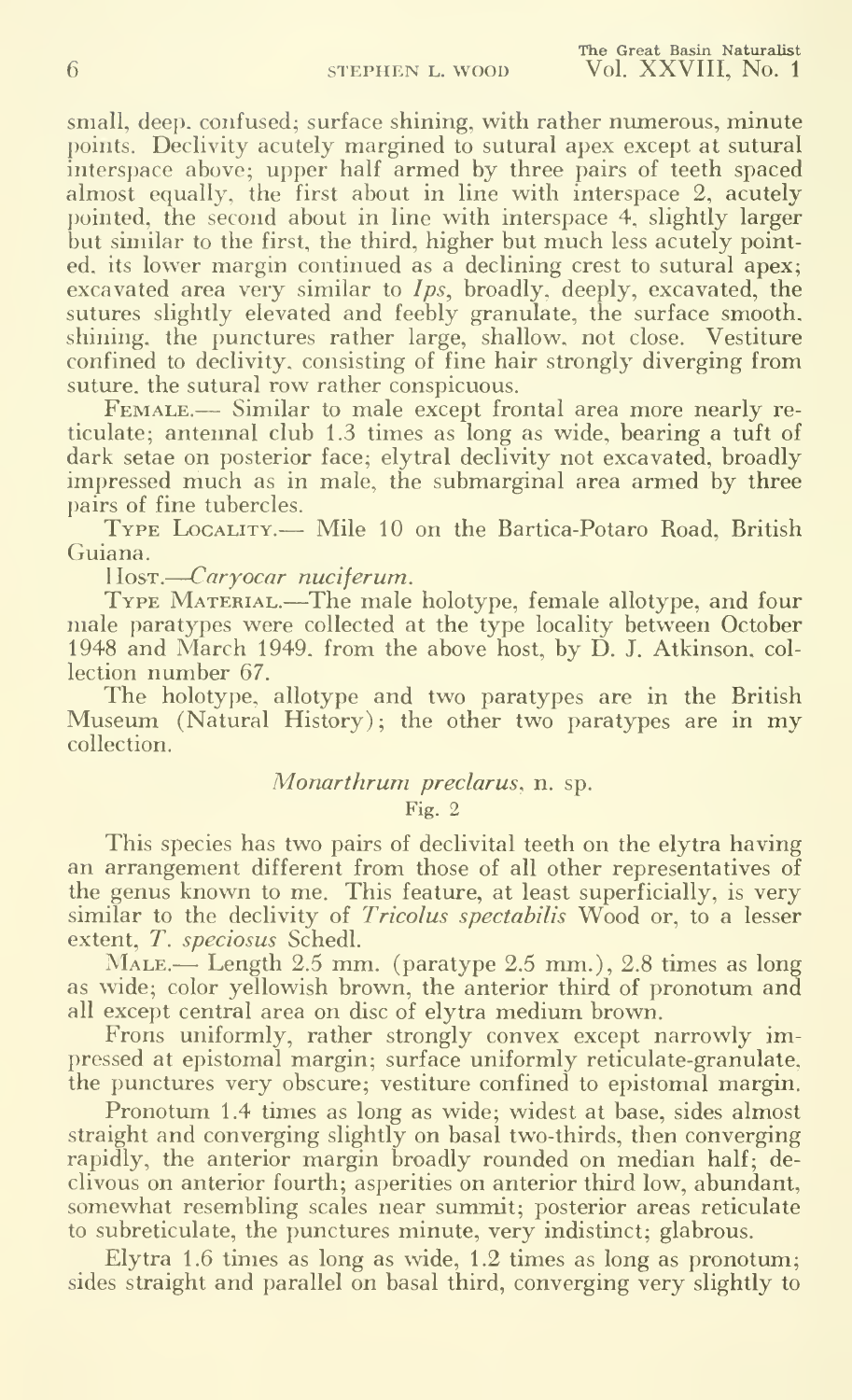level of sutural apex, then abruptly rounded, very broadly, shallowly eniarginate on median half with a narrow, rather deep notch at suture; strial punctures minute, shallow, those of interspaces evi dently smaller and less definite in position but rows indicated in some areas; surface smooth, shining. Declivity oblique, excavated; acutely margined beginning with a pair of small, acutely pointed teeth on an elevated base in line with interspace 2 at top of declivity, the subacutely elevated lateral margin continuing to middle of declivity and armed here by a similar pair of small, acutely pointed teeth curving slightly toward middle of declivity; lateral margin con tinuing from base of second tooth to apex; apex rounded in dorsal profile, its margin continuous with sutural apex; declivital face deeply, broadly excavated, the suture very slightly elevated, the surface smooth, and shining, with fine, shallow punctures. Glabrous, except a few setae on sides.

J'ype Locality. — Manaka. British Guiana.

<sup>I</sup> losT. — Peltogyne sp.

TYPE MATERIAL.— The male holotype and one male paratype were collected at the type locality, from the above host, between October 1948. and March 1949, by D. J. Atkinson, collection number 16.

The holotype is in the British Museum (Natural History), the paratype is in my collection

## Paracorthylus, n. g.

This genus bears a superficial resemblance to *Metacorthylus* Blandford. but the antennae and other characters indicate the relationship is remote. It is not closely related to any known genus, but should be placed near *Glochinocerus* Blandford, Corthycyclon Schedl. and *Metacorthylus*. The very unique antennae, serve to distinguish this genus.

DESCRIPTION.— Frons convex in both sexes; eye two-thirds divided by a narrow emargination; antennal funicle 2-segmented; antennal club elongate, with two procurved sutures on basal half, sexually dimorphic. strongly, asymmetrically, acuminately produced in female, moderately, not strongly, acuminately produced in male; posterior face of anterior tibiae not tuberculate; tarsi normal. Pronotum much as in *Corthylus*, finely, closely asperate on anterior third. Scutellum large, almost flat. Elytra subtruncate behind. On type-species pubescence minute, recumbent, rather dense on pronotum and elytra.

TYPE-SPECIES.— Paracorthylus velutinus Wood, described below.

## Paracorthylus velutinus, n. sp. Figs. 3-6

The sexually dimorphic antennae and armature of the elytral declivity, and the minute, recumbent vestiture serve to distinguish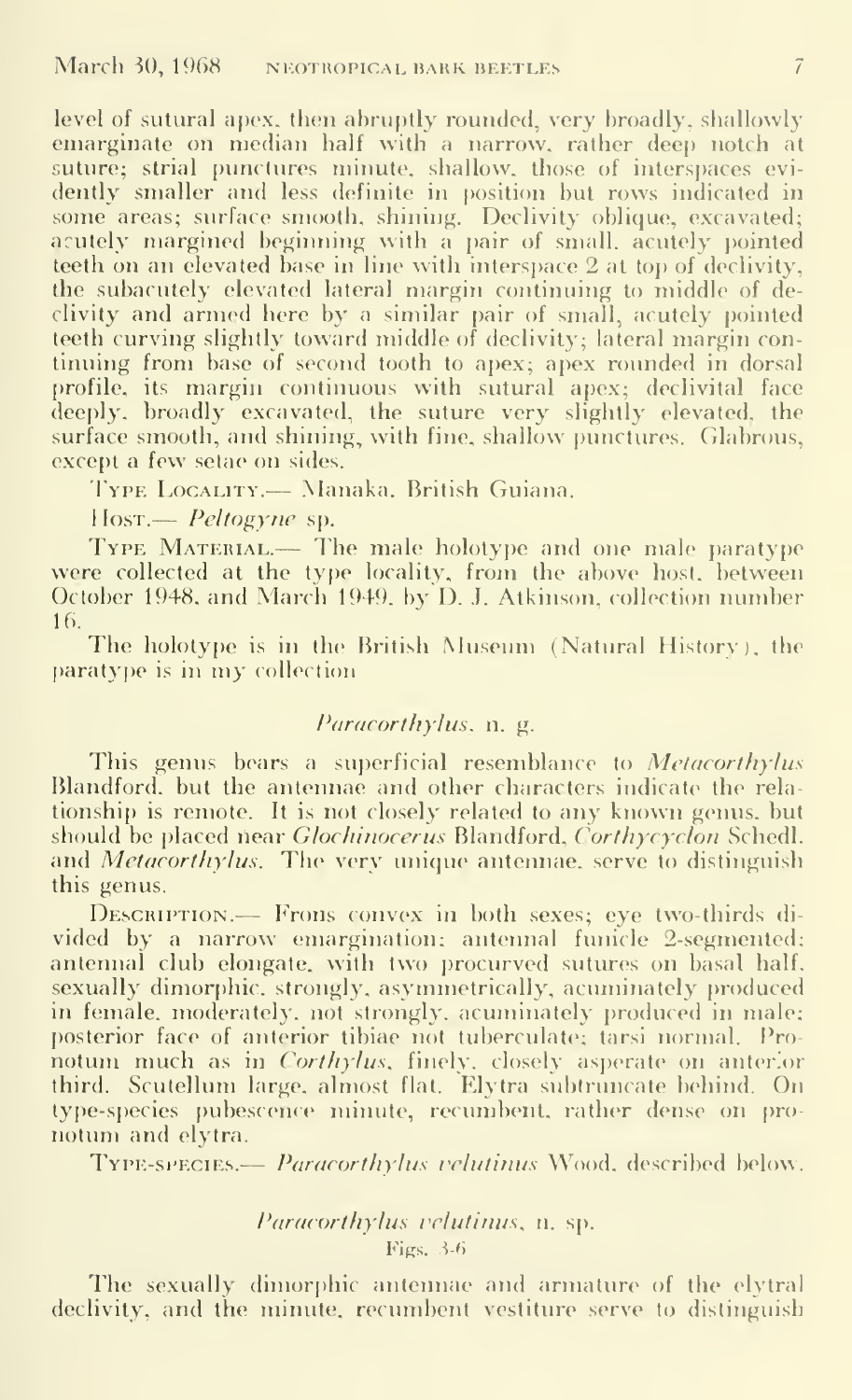this species from other species with which it might possibly be confused.

FEMALE.— Length 1.9 mm. (paratypes 1.9-2.0 mm.), 2.2 times as long as wide; color brown, the anterior and posterior extremities somewhat darker.

Frons rather weakly concave; slightly transversely impressed just above epistomal margin; epistomal margin produced into a small lobe in front of mandibles; an acute median carina on lower half extending to apex of epistomal lobe; surface shining, marked by small points and moderately large, close, deep punctures; vestiture erect, minute, inconspicuous. Eye almost two-thirds divided by a narrow emargination. Antennal funicle 2-segmented; club 2.6 times as long as wide, narrowly triangular, the apex acutely pointed; sutures <sup>1</sup> and 2 subangulately procurved, 2 not extending beyond basal third; mediodistal margin bearing a row of rather long hair. other setae minute.

Pronotum 1.1 times as long as wide; widest on basal half, sides on basal two-thirds feebly arcuate, rather broadly rounded in front; summit rather indefinite, about one-third pronotum length from anterior margin; very finely asperate anterior to summit, dull, very minutely reticulate-granulate behind. Vestiture consisting of rather abundant, minute, recumbent hair, somewhat longer and more nearly erect in asperate area.

Elytra 1.1 times as long as wide, 1.0 times as long as pronotum; sides almost straight and parallel to a point beyond level of declivital base, very broadly rounded behind; declivity restricted to posterior fourth; strial and interstrial punctures obsolete, surface of disc finely reticulate, dull, a very slight irregularity where small, confused punctures might have been. Declivity abrupt, very steep, weakly convex; surface obscurely, rather closely punctured, impressed to ward suture on upper two-thirds; interspace 3 weakly elevated on upper half, with one blunt tubercle on summit just above middle of declivity. Vestiture minute, recumbent, rather abundant.

MALE.— Similar to female except frons more nearly convex, the carina shorter; antennal club shorter, broader, much less strongly acuminate; elytral disc near declivity more nearly shining, more clearly punctured; declivital interspace 3 armed by two moderately large, pointed tubercles, <sup>1</sup> one-third from upper margin, 2 slightly larger, two-thirds from upper margin; lower margin of declivity more distinctly elevated.

Type Locality.— Moravia, Cartago Prov., Costa Rica.

TYPE MATERIAL.— The female holotype, male allotype and 17 paratypes were collected at the type locality on March 11, 1964, at an elevation of about 500 m., by S. L. Wood, from an unidentified, recently cut, dry log. The beetles were monogamous and wood boring. Each tunnel extended about 1-2 cm. directly into the wood. The beetles were completely inactive until physically disturbed.

The holotype, allotype and paratypes are in my collection.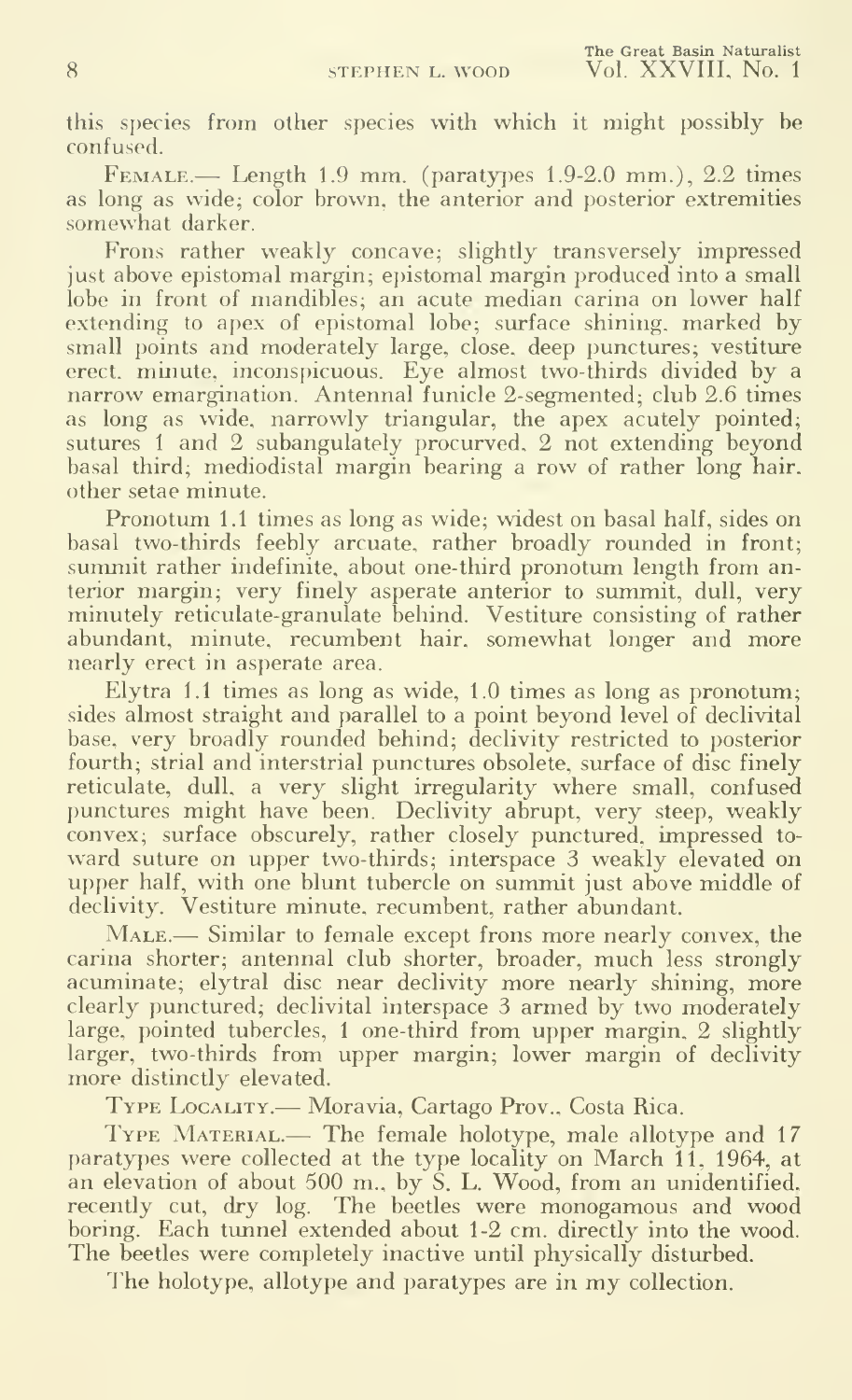### Gnathotry panus, n. g.

This genus is more closely related to *Gnathotrupes* Schedl than to other known genera, although its relationship to previously described species may appear obscure. It differs from Gnathotrupes by the deeply emarginate eye, by the entire elytral apex, and by the presence of only two sutures in the antennal club. In the type-species some of the setae on the elytral declivity are scalelike.

DESCRIPTION.— Frons convex in both sexes; eye about half divided by a broad emargination; antennal funicle 5-segmented; antennal club large, flattened, marked by two procurved sutures (both partly septate in type-species); elytral apex entire; anterior tibiae rather slender, armed by a series of teeth on outer margin and on posterior face by several additional tubercles.

Type-species.— Gnathotrypanus terebratus Wood, described below.

## Gnathotrypanus terebratus, n. sp.

Figs. 7-8

This species bears a superficial resemblance to certain species of Thysanoes, but the eyes, antennae, anterior coxae and legs leave no doubt concerning its relationship to the Corthylini.

 $N_{ALE.}$  Length 1.3 mm. (paratypes 1.30-1.45 mm.), 2.5 times as long as wide; color a moderately dark reddish brown, the pro notum lighter, more nearly yellowish brown.

Frons flattened to well above eyes on an area slightly less than distance between eyes, very feebly elevated toward a broad, low, median, longitudinal elevation; surface very obscurely reticulate with a few very coarse, deep punctures, except shining and impunctate on median elevation; vestiture inconspicuous. Eye half divided by an emargination. Antennal scape about as long as 5-segmented funicle, about half as long as club; club as long as wide, with two procurved, almost angulate sutures, 1 extending one-fourth from base, 2 extending slightly more than half club length from base, most of <sup>1</sup> and extreme margins of 2 septate.

Pronotum 1.1 times as long as wide; widest on basal half, the sides almost parallel, very feebly arcuate to just before middle, then distinctly converging to rather abrupt anterolateral angles, very broadly rounded, almost straight in front; anterior margin armed by about 14-16 low teeth; indefinite summit in front of middle, moderately declivous and finely asperate anterior to summit; posterior area minutely subreticulate, with an occasional minute puncture. A few hairlike setae in asperate area and on lateral areas.

Elytra 1.4 times as long as wide, 1.3 times as long as pronotum; sides almost straight and parallel on basal three-fourths, very broadly rounded behind; striae not impressed, the punctures minute, shal low; interstriae about three times as wide as striae, shining, marked by rather numerous lines, punctures not evident. Declivity steep, confined to posterior fourth of elytra; shallowly, subconcavely impressed on central two-thirds, except sutural area above impressed;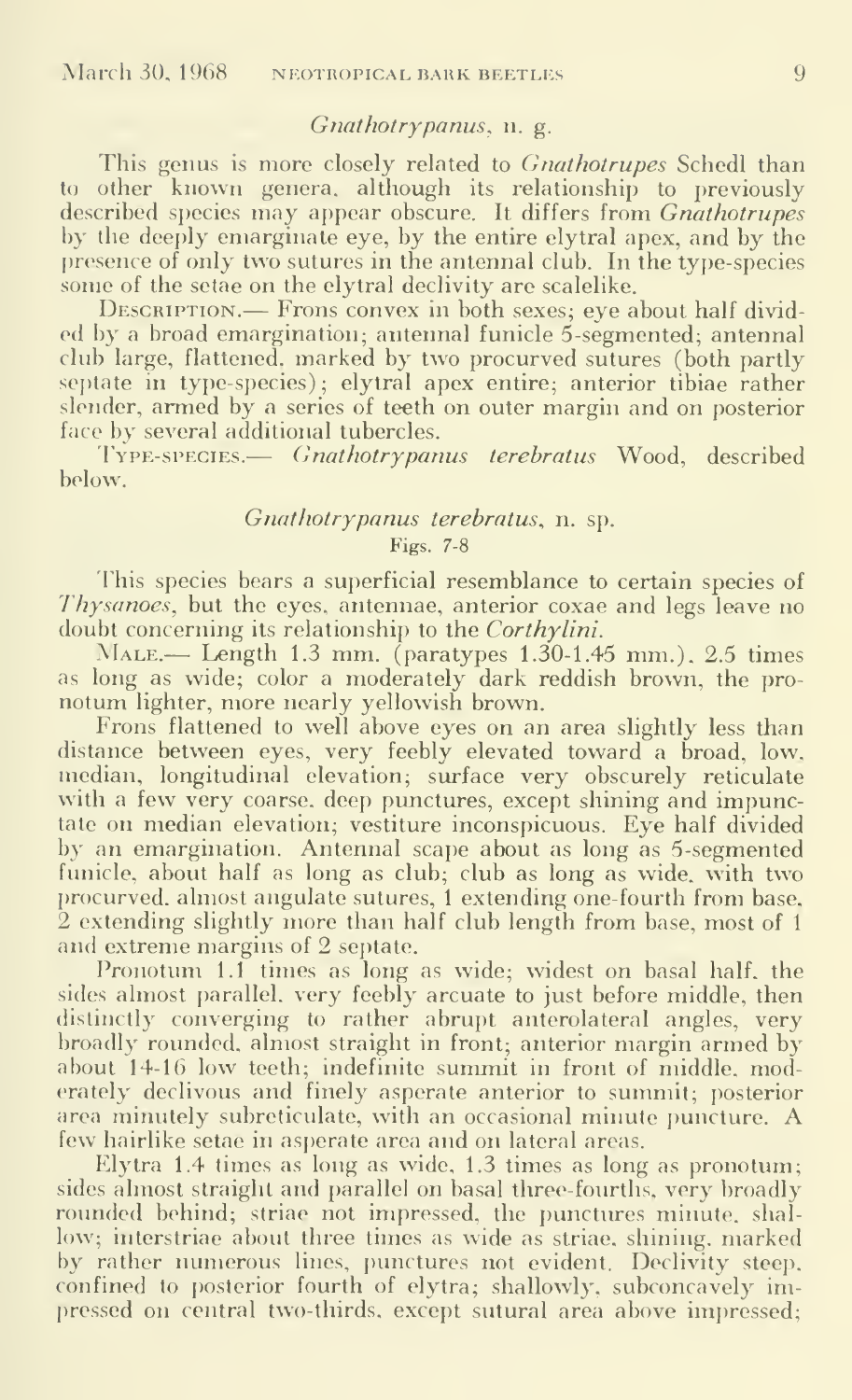The Great Basin Naturalist 10 STEPHEN L. WOOD Vol. XXVIII, No. 1

Striae obsolete; declivital face closely, minutely marked by indefinite, confused punctures; position of interspace 2 near upper margin armed by a series of two or three small pointed tubercles, the third tubercle almost one-fourth of declivital length from base of declivity; apical, costal margin near suture finely, weakly, elevated. Vestiture confined to declivity, consisting of fine hair and erect scales in about equal numbers; rather sparse.

FEMALE.— Similar to male except frons very slightly more strongly convex; punctures and reticulation of pronotum more dis tinct; anterolateral margin of pronotum bearing a small tuft of yellow hair; anterior margin of pronotum more strongly rounded; elytral declivity more nearly convex, the impression feeble, the tubercles absent.

Type Locality.— Volcan, Puntarenas Prov., Costa Rica.

Host.— Known locally as "guarumo," evidently *Pourouma* aspera.

TYPE MATERIAL.— The male holotype, female allotype, and 24 paratypes were collected at the type locality on December 11, 1963, at an elevation of about 1,000 m., by S. L. Wood, from a recently cut bole of "guarumo" 20 cm. in diameter, in dense forest growth. The monogamous beetles were just entering the woody tissues of the host.

The holotype, allotype and paratypes are in my collection.

#### Gnathotrypanus electus, n. sp.

This species is allied to *terebratus*, described above, but may be readily distinguished by the larger size, by the presence of interstrial punctures, and by the sulcate elytral declivity that bears tubercles on the lower half. This species bears a superficial resemblance to cer tain species of Neodryocoetes.

FEMALE.-- Length 2.4 mm., 2.4 times as long as wide; color reddish brown with elytra much darker.

Frons moderately convex, with median line rather narrowly elevated, particularly toward epistomal margin; surface dull, very finely, rather closely punctured; vestiture inconspicuous, antennal club with sutures more narrowly angulate than in *terebratus*.

Pronotum 1.1 times as long as wide; sides very feebly arcuate, almost parallel on basal half, rather broadly rounded in front; anterior margin not clearly armed, posterior area minutely reticulate, finely punctured. Subglabrous except at lateral and anterior margins; a moderately large patch of rather long, conspicuous, hairlike setae on anterolateral angle.

Elytra about 1.4 times as long as wide (elytra slightly spread), 1.2 times as long as pronotum; sides almost straight and evidently parallel on about basal three-fourths, very broadly rounded behind; striae not impressed, the punctures small, distinct, shallow; interstriae about three times as wide as striae, the surface shining, marked by lines and exceedingly minute points, and with the punctures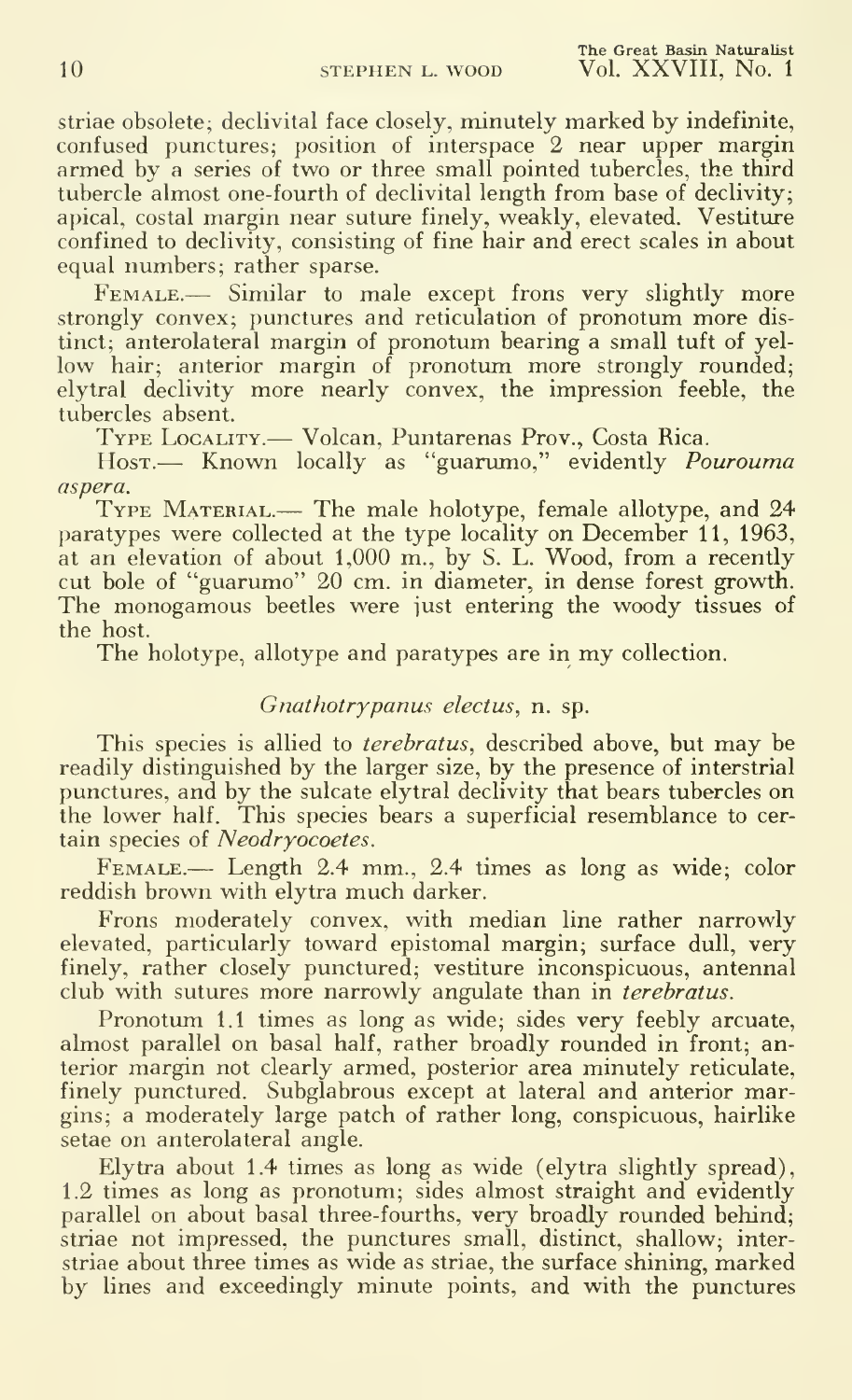similar in size and spacing to those of striae. Declivity steep, sulcate; striae not indicated, the surface finely reticulate, with very obscure, confused, close punctures indicated; rather strongly impressed be tween third interspaces, the lateral elevations moderately abrupt, broad, armed by one, small, pointed tubercle near upper margin and four similar tubercles on middle third, the upper one of these four larger. Vestiture confined to declivity, consisting of fine, semirecumbent hair and a few erect, slender scales.

t nair and a rew erect, siender scaies.<br>Type Locality.— Rincon de Osa, Puntarenas Prov., Costa Rica. TYPE LOCALITY.— KINCON de Osa, Puntarenas Prov., Costa Kica.<br>TYPE MATERIAL.—The female holotype was collected at the type locality on August 11, 1967, at an elevation of about 30 m., by S. L. Wood, from the limb of an unidentified tree.

The holotype is in my collection.

#### Spermatophthorus aberrans, n. sp.

This species is placed in *Spermatophthorus* because of the antennal structure and the scalelike vestiture. but it is not closely related to either of the two previously described species. The very different sculpture of the frons, the reduced size of the head, and the general contour and sculpture of the pronotum and elytra are unique.

 $\text{MALE.}$ — Length 1.6 mm. (paratypes 1.4-1.7 mm.), 2.4 times as long as wide; color dark brown.

Frons above upper level of eyes convex, with a low median ele vation; rather abruptly, strongly, broadly impressed at upper level of eyes, the subconcave area extending from eye to eye to epistomal margin; center of impressed area bearing a pointed tubercle; central part of each ventrolateral fourth of impressed area armed by a large, rounded, strongly developed process about twice as high as its basal width, directed cephalad and very slightly mesad; entire surface dull, above upper level of eyes also clearly reticulate and finely punctured; vestiture inconspicuous.

Pronotum 1.1 times as long as wide; sides almost straight and parallel on basal half, then rather abruptly rounded and continued straight to the very narrow, narrowly rounded anterior margin; anterior margin a continuous, unbroken elevated costa, one pair of low teeth at its ends; dorsal profile a continuous, gradual arch from anterior to posterior margins; isolated, small, crenulate asperities extend to basal margin, surface between asperities irregular, apparently with obscure, coarse reticulation. Vestiture consisting of moderately abundant, erect, slender scales.

Elytra 1.5 times as long as wide, 1.6 times as long as pronotum; sides almost straight and parallel on basal half, then converging gradually to the narrowly rounded posterior margin; striae <sup>1</sup> feebly, others not impressed, the punctures small, shallow, not close or clear ly evident; interstriae perhaps three times as wide as striae, very irregular, minutely rather densely punctured, with median row of small, subvulcanate, squamiferous punctures. Declivity convex, rather steep; striae weakly impressed, the punctures more distinct;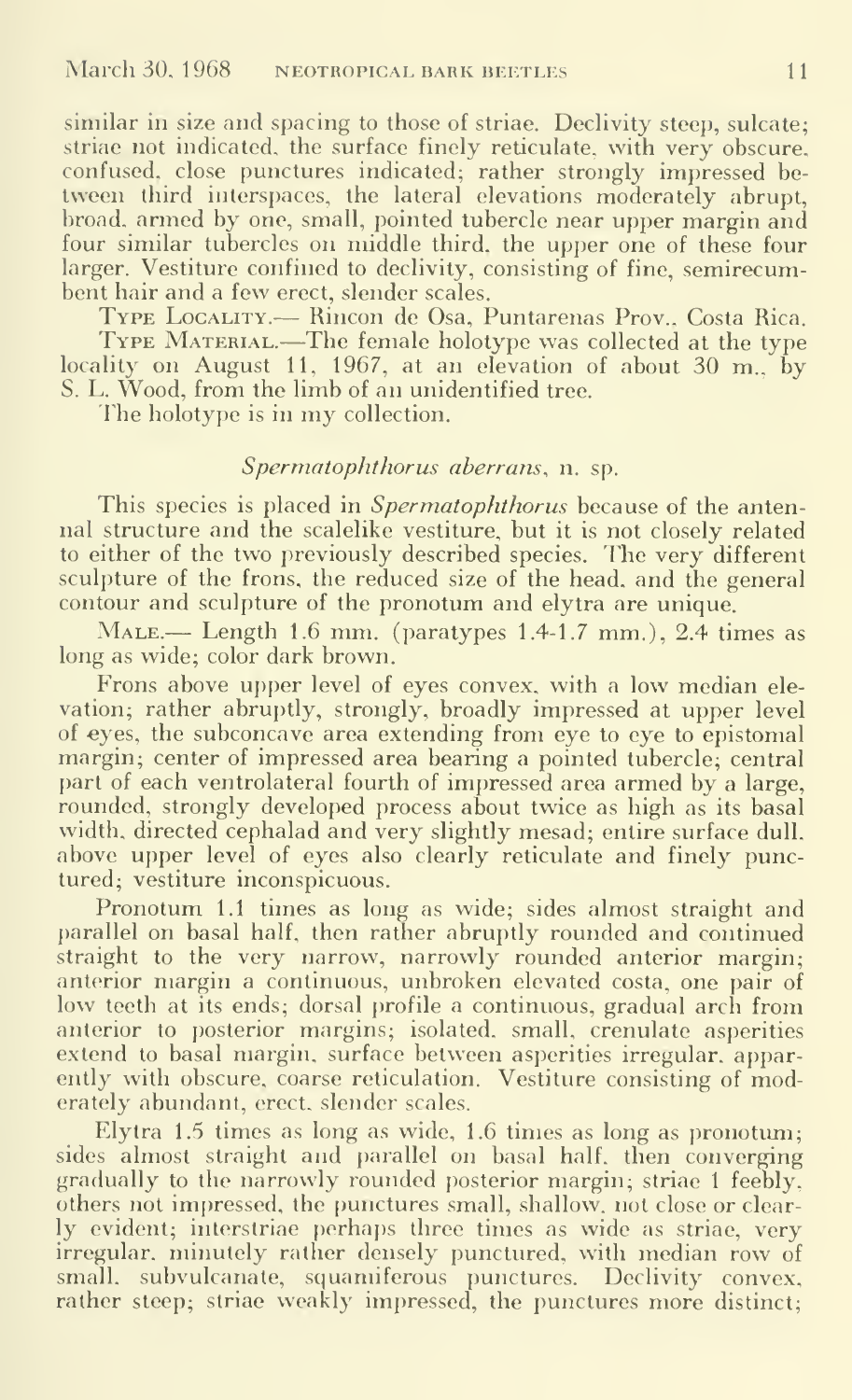interspace 2 strongly narrowed, abruptly, strongly impressed, obsolete before apex; interstrial tubercles slightly larger. Vestiture consisting of interstrial rows of rather slender, erect scales.

FEMALE.— Similar to male except frons weakly, uniformly convex to epistoma. the median elevation continued to epistomal margin with central tubercle minute, the lateral tubercles minute but evident.

Iype Locality.— Six km. south of San Vito, Puntarenus Prov., Costa Rica.

Type Material.—The male holotype, female allotype and <sup>30</sup> paratypes were collected at the type locality, between March 19 and 21, 1967, from a pear-shaped gall  $3.5$  by  $4.5$  cm, that was picked up on the forest floor by Carlos Valencio.

The holotype, allotype, and paratypes are in my collection.

## Scolytus hermosus, n. sp. Fig. 9

This species is similar to *robustus* Blackman, but is readily distinguished by the larger size, by the more finely punctured pro notum and elytra, by the brightly shining, very finely, densely punctured abdominal sterna, and by the somewhat less strongly ele vated anterior margin of abdominal sternum 2.

MALE.— Length 3.7 mm. (paratypes 3.0-3.7 mm.), 2.1 times<br>as long as wide; color black with dark reddish brown elytra.

Frons broadly, weakly convex to vertex, with slight transverse impressions just above eyes and just above epistoma; surface shining, rather coarsely punctate-aciculate; vestiture consisting of rather sparse, uniformly distributed, long, dark hair. Antennal club 1.7 times as long as wide; suture 1 distinct.

Pronotum as in *robustus* except punctures distinctly smaller.

Elytra essentially as in robustus except strial and interstrial punctures distinctly smaller; interstrial punctures minute, distinctly





9. S. hermosus if 10. S. mundus <f

Figs. 9-10. Posterolateral aspect of abdominal sterna of Scolytus spp.: 9, hermosus; 10, mundus.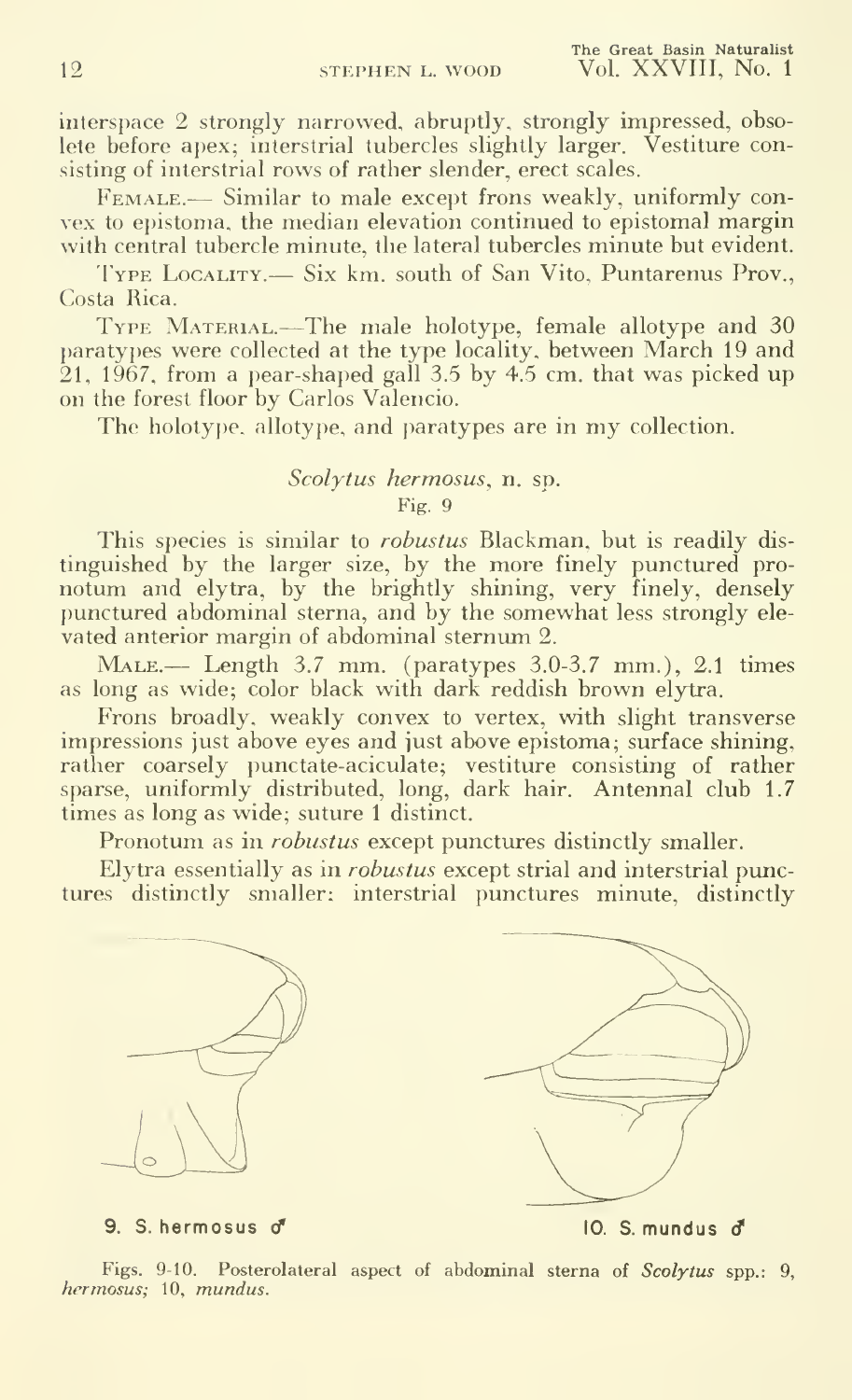smaller than those of striae; posterior margin finely serrate on median third.

Abdominal sternum 2 with anterior margin about two-thirds as high as in *robustus*, the general contour otherwise similar to that species; surface of sterna  $2$  to 5 brightly shining, very finely, closely, deeply punctured; each puncture bearing a fine, semirecumbent, short hair about two to three times as long as diameter of a puncture.

FEMALE.— Similar to male except frons much more strongly convex; anterior margin of abdominal sternum 2 weakly elevated, the elevation about as high as thick.

Type Locality.— Two km. north of the Puebla state line, <sup>18</sup> km. north of Tlaxco (Tlascala), Puebla, Mexico.

Host.— Abies religiosa.

TYPE MATERIAL.— The male holotype, female allotype and 22 paratypes were collected at the type locality on July 9, 1967, at an elevation of 2,900 m., by S. L. Wood, from fir slash larger than 10 cm. in diameter. The egg tunnels were transverse. These beetles were associated in the same slash with the following species.

The holotype. allotype and paratypes are in my collection.

#### Scolytus mundus, n. sp. Fig. 10

This species is allied to ventralis Leconte, but is readily distinguished by the larger size, by the more finely punctured elytra, by the shining, much more coarsely punctured abdominal sterna, and by the larger spine (male) or tubercle (female) on the posterior margin of sternum 2.

MALE.— Length 4.5 mm. (paratypes 3.6-4.5 mm.), 2.3 times as long as wide; color black.

Frons moderately convex with a shallow, rather broad, median impression just above epistoma; surface longitudinally, rather coarsely punctate-aciculate, with a slight median longitudinal carina on middle third; vestiture of moderately abundant, uniformly distributed, fine, long hair; antennal club 2.0 times as long as wide; suture <sup>1</sup> obscurely indicated.

Pronotum essentially as in *ventralis*.

Elytra about as in ventralis except punctures smaller, deep; strial and interstrial punctures about equal in size; posterior margin almost smooth, with a distinct shallow notch in line with interspace 3.

Abdominal sternum 2 abruptly declivous (about a 90 degree angle) but margin not projecting posteriorly; posterior median margin of 2 armed by a rather large, sharply pointed spine, its apex at  $\hspace{0.1mm}$ suture, its anterior slope descending gradually to about middle of segment much as in *obelus* Wood; all sterna shining, rather finely, closely, deeply punctured; each puncture bearing a fine, long hair, each hair about equal in length to length of sternum 3.

FEMALE.— Similar to male except frons much more strongly convex, the impression obsolete, but with a small median impression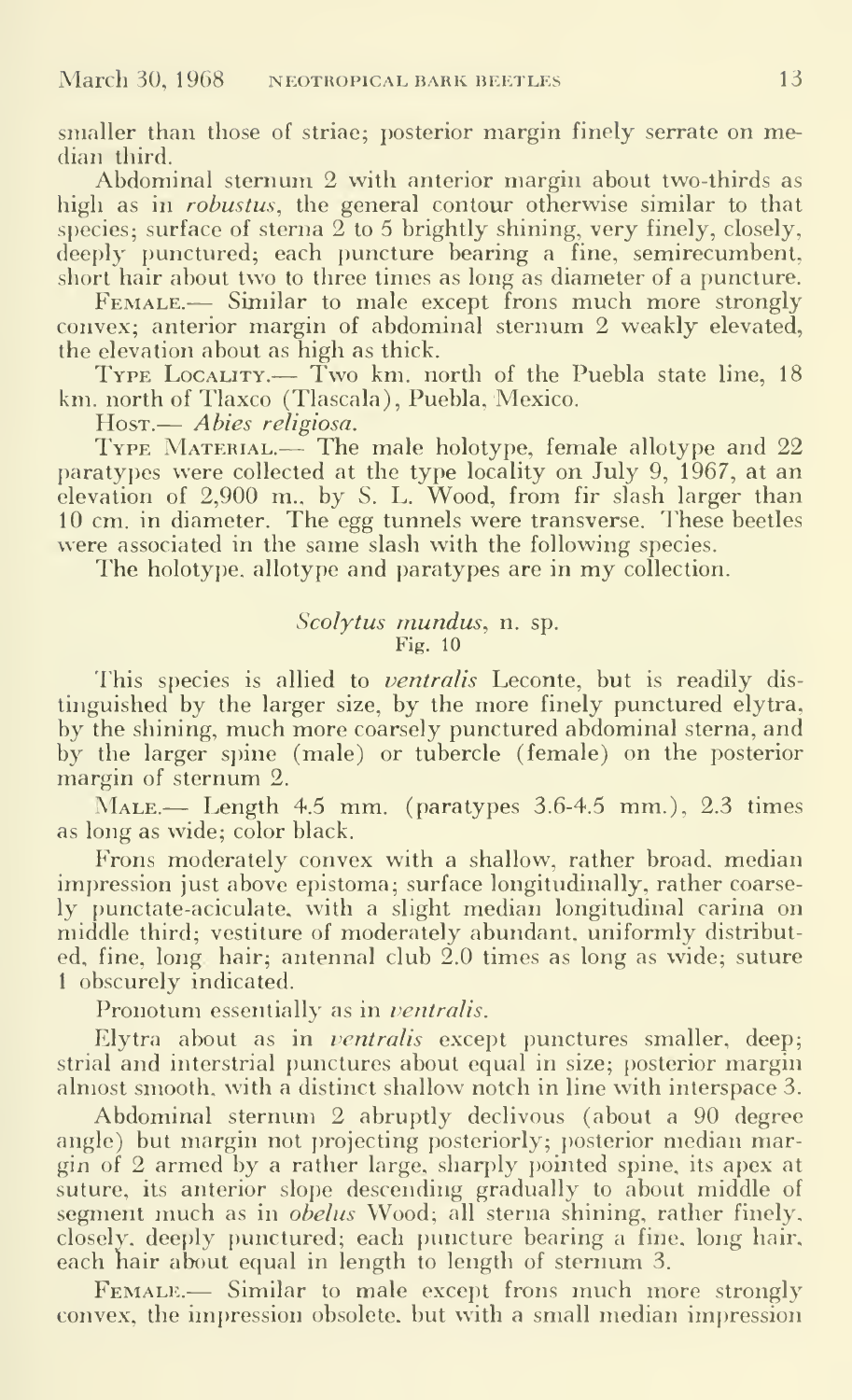on vertex, surface much less strongly aciculate; abdominal sternum 2 more nearly convex, not as steeply declivous, the spine rudimentary (not entirely obsolete in any female at hand); abdominal vestiture abraded.

Type Locality.— Two km. north of Puebla state line, <sup>18</sup> km. north of Tlaxco (Tlascala), Puebla, Mexico.

Host.— Abies religiosa.

TYPE MATERIAL.— The male holotype, female allotype and 32 paratypes were collected at the type locality on July 9, 1967, at an elevation of 2,900 m., by S. L. Wood, from fir slash larger than 10 cm. in diameter. The egg tunnels were transverse and could not be distinguished from those of hermosus, above, with which they were associated.

## Scolytopsis laticollis, n. sp.

This species is allied to *puncticollis* Blandford, but it is readily distinguished by the much smaller lateral punctures on the pronotum, by the narrowly, deeply impressed declivital interstriae, and, in the female, by the more nearly flattened, much more pubescent frons, with a more prominent median carina.

Female.— Length 2.8 mm. (paratypes 2.5-3-1 mm.), 2.2 times as long as wide; color dark brown.

Frons broadly convex on upper two-thirds, transversely impressed below, epistomal margin rather abruptly elevated, shining; a narrow, rather strongly elevated median carina extending from upper level of eyes to epistomal elevation; surface coarsely, closely, deeply punctured; vestiture consisting of fine, rather long, moderately abundant, hairlike setae on a subtriangular area from epistoma to upper end of carina.

Pronotum 0.90 times as long as wide; widest just behind middle, sides rather strongly arcuate, converging somewhat on anterior half to the rather broadly rounded anterior margin; surface smooth and shining, with moderately abundant minute points and rather widely spaced, oval punctures of moderately large size, the punctures spaced on disc by about one to two times their own diameter except on median line, in lateral areas the punctures distinctly less than twice as large as on disc, the surface very obscurely reticulate. Glabrous.

Elytra 1.4 times as long as wide, 1.4 times as long as pronotum, slightly narrower than pronotum; sides moderately constricted onefourth from base, then arcuate and converging on posterior half to broadly rounded posterior margin; striae narrowly, rather deeply impressed from just behind base to just before apex, the punctures rather small, distinct; interstriae at least twice as wide as striae, with punctures as large, deep and close as those of striae, the middle third of each interspace not impressed on basal fourth of elytra, gradually impressed with increasing depth posteriorly until equal to striae on posterior fourth; general surface shining, with moderately numerous minute points; apical margin elevated, subserrate. Vesti